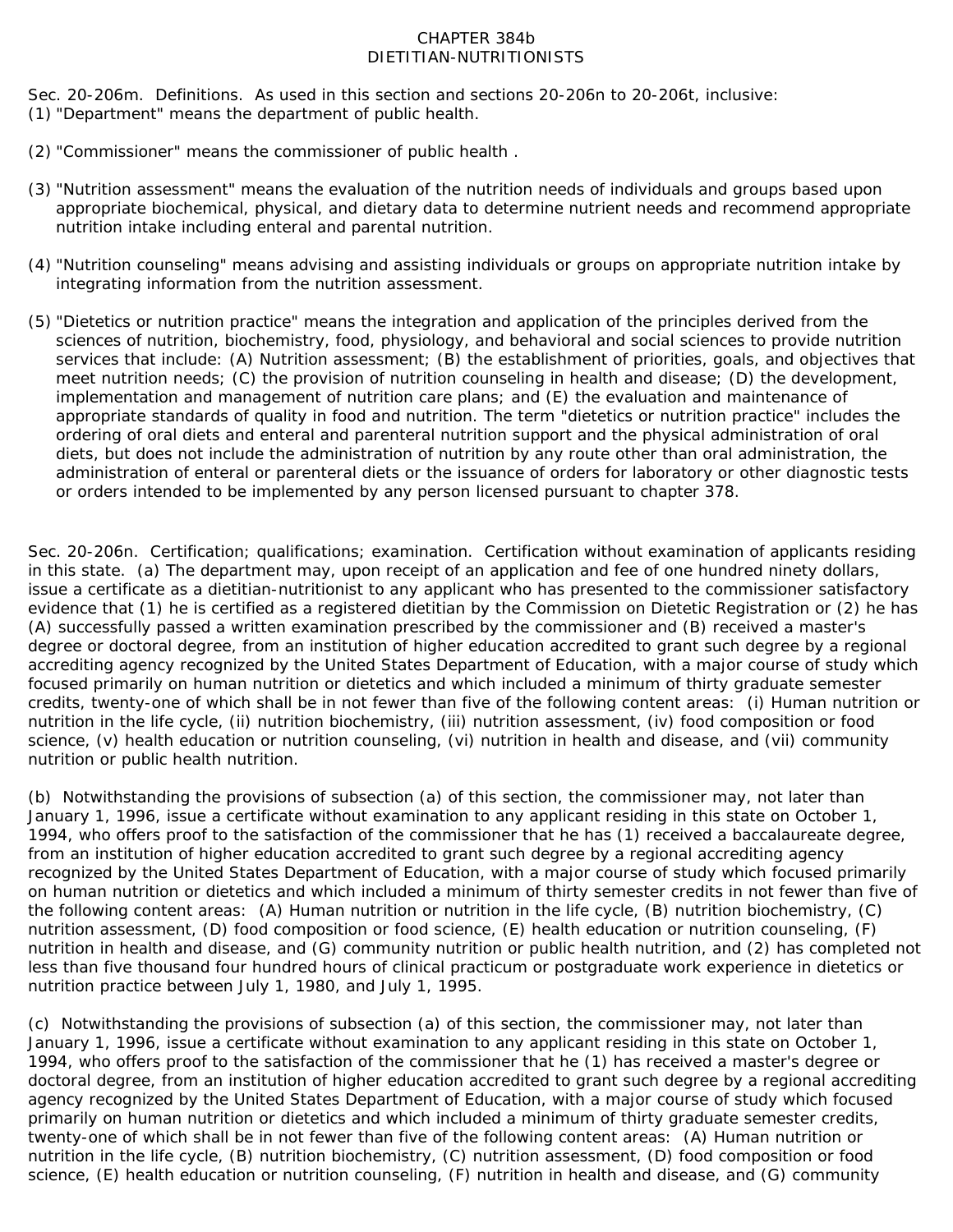nutrition or public health nutrition, and (2) has completed not less than one hundred hours of clinical practicum or postgraduate work experience in dietetics or nutrition practice between July 1, 1985, and July 1, 1995.

(d) No certificate shall be issued under this section to any applicant against whom a professional disciplinary action is pending or who is the subject of an unresolved complaint.

Sec. 206o. Certification without examination of applicants currently licensed or certified in another jurisdiction. The department may, upon receipt of an application and fee of one hundred ninety dollars, issue a certificate without examination to any person who presents proof of current licensure or certification as a dietitian or nutritionist in another state, the District of Columbia, or territory of the United States which maintains standards for certification determined by the department to be equal to or higher than those of this state. No certificate shall be issued under this section to any applicant against whom professional disciplinary action is pending or who is the subject of an unresolved complaint.

Sec. 206p. Use of title. No person who is not certified by the department of public health as a dietitiannutritionist shall represent himself as being so certified or use in connection with his name the term "Connecticut Certified Dietitian-Nutritionist", "Connecticut Certified Dietitian", "Connecticut Certified Nutritionist", or the letters "C.D.-N.", "C.D.", "C.N." or any other letters, words or insignia indicating or implying that he is a certified dietitian-nutritionist in this state. Any person who violates the provisions of this section or who obtains or attempts to obtain certification as a dietitian-nutritionist by any willful misrepresentation or any fraudulent representation shall be fined not more than five hundred dollars or imprisoned not more than five years, or both. Failure to renew a certificate in a timely manner shall not constitute a violation for the purposes of this section.

Sec. 20-206q. Verbal orders from physicians. A certified dietitian-nutritionist may write an order for a patient diet, including, but not limited to, a therapeutic diet for a patient in an institution, as defined in section 19a-490. The certified dietitian-nutritionist shall write such order in the patient's medical record. Any order conveyed under this section shall be acted upon by the institution's nurses and physician assistants with the same authority as if the order were received directly from a physician or advanced practice registered nurse. Nothing in this section shall prohibit a physician or advanced practice registered nurse from conveying a verbal order for a patient diet to a certified dietitian-nutritionist, which verbal order shall be reduced to writing and countersigned by a physician or advanced practice registered nurse not later than seventy-two hours after being conveyed, unless otherwise provided by state or federal law.

Sec. 20-206r. Renewal of certificates. Certificates issued under section 20-206n or 20-206o shall be renewed annually, subject to the provisions of section 19a-88, upon payment of a one hundred dollar renewal fee.

Sec. 20-206s. Disciplinary actions by department. The department may take any action set forth in section 19a-17 if the certificate holder fails to conform to the accepted standards of the dietitian-nutritionist profession, including, but not limited to, the following: Conviction of a felony; fraud or deceit in professional practice; illegal conduct; negligent, incompetent or wrongful conduct in professional activities; emotional disorder or mental illness; physical illness including, but not limited to, deterioration through the aging process; abuse or excessive use of drugs, including alcohol, narcotics or chemicals; willful falsification of entries in any client or patient record; misrepresentation or concealment of a material fact in the obtaining or reinstatement of a dietitiannutritionist certificate; or violation of any provision of sections 20-206m to 20-206t, inclusive.

Sec. 20-206t. Construction of chapter. Nothing in sections 20-206m to 20-206s, inclusive, shall be construed as prohibiting the activities of: (1) A person who does not hold himself out to be a Connecticut certified dietitiannutritionist, Connecticut certified dietitian or Connecticut certified nutritionist from engaging in dietetics or nutrition practice; (2) a person who does not hold himself out to be a Connecticut certified dietitian or Connecticut certified nutritionist from marketing or distributing food, food products or dietary supplements, from engaging in the explanation of the use, benefits or preparation of such products, from furnishing nutrition information related to any such products, or from the dissemination of information or literature related to any such products; (3) a person who does not hold himself out to be a Connecticut certified dietitian or Connecticut certified nutritionist from providing weight control services; (4) a person licensed or certified in this state under any other law from engaging in the profession or occupation for which such person is licensed or certified, provided such person does not hold himself out as being certified as a dietitian or nutritionist; (5) a person employed as a nutritionist by the government of the United States, or by the Special Supplemental Food Program for Women, Infants, and Children, if such person works solely under the direction and control of the organization by which such person is employed; (6) a student enrolled in an accredited academic program leading to certification, provided such student is clearly identified by a title which indicates his status as a student; or (7) a